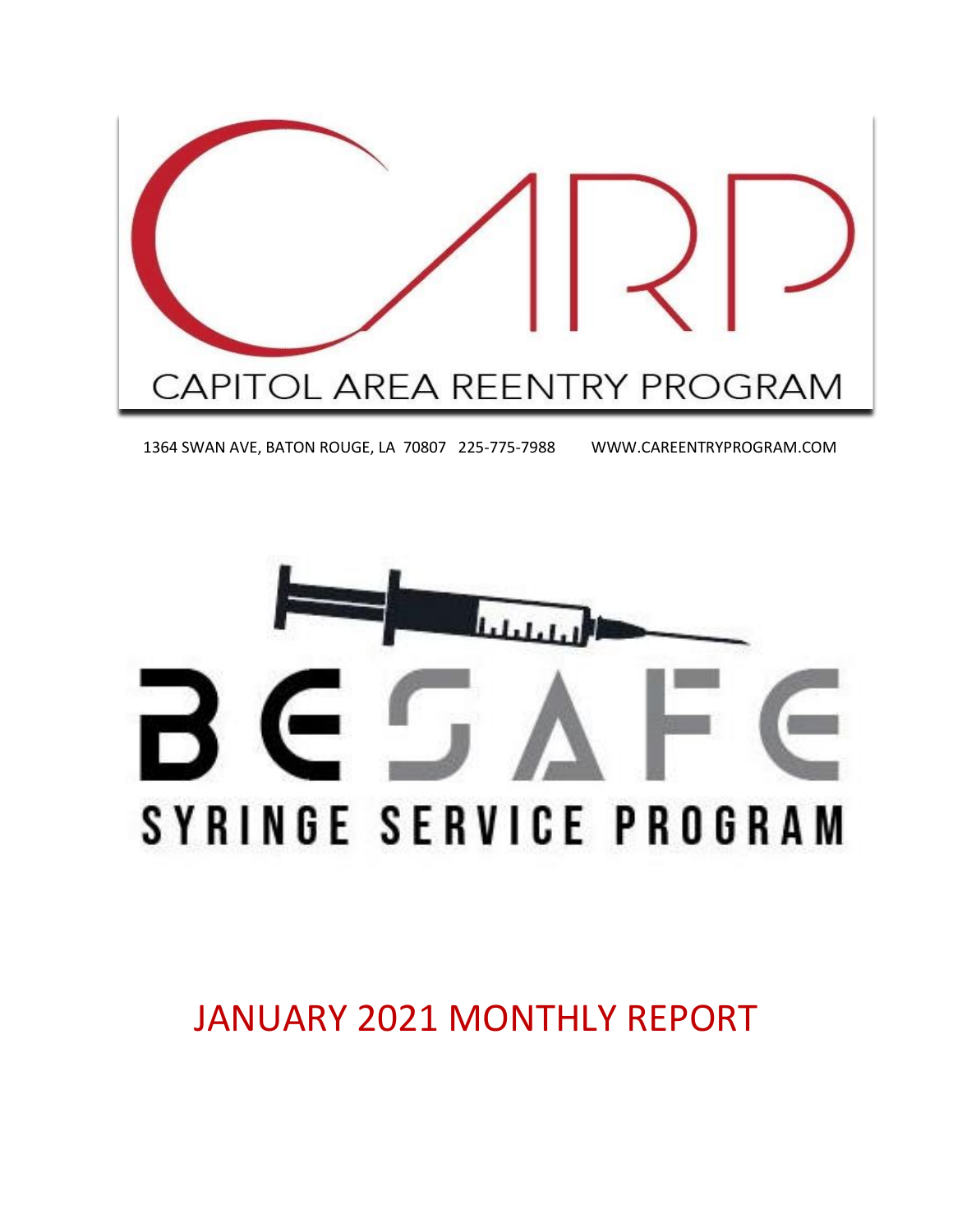## JANUARY 2021



| New Members:       | - 10- | OHICE:       | 501 | Urban-BR: | 440 |
|--------------------|-------|--------------|-----|-----------|-----|
| Naloxolone:        | 211   | Outreach:    | 320 | Rural:    | 435 |
| NarcAn:            | 261   | Mobile Unit: |     |           |     |
| <b>Total Kits:</b> | 881   |              |     |           |     |
|                    |       |              |     |           |     |











| $18-35$ : | 365 | White:    | 744 |
|-----------|-----|-----------|-----|
| $36-60:$  | 490 | Black:    | 128 |
| $61+$ :   | 26  | Asian:    |     |
|           |     | Hispanic: | 2   |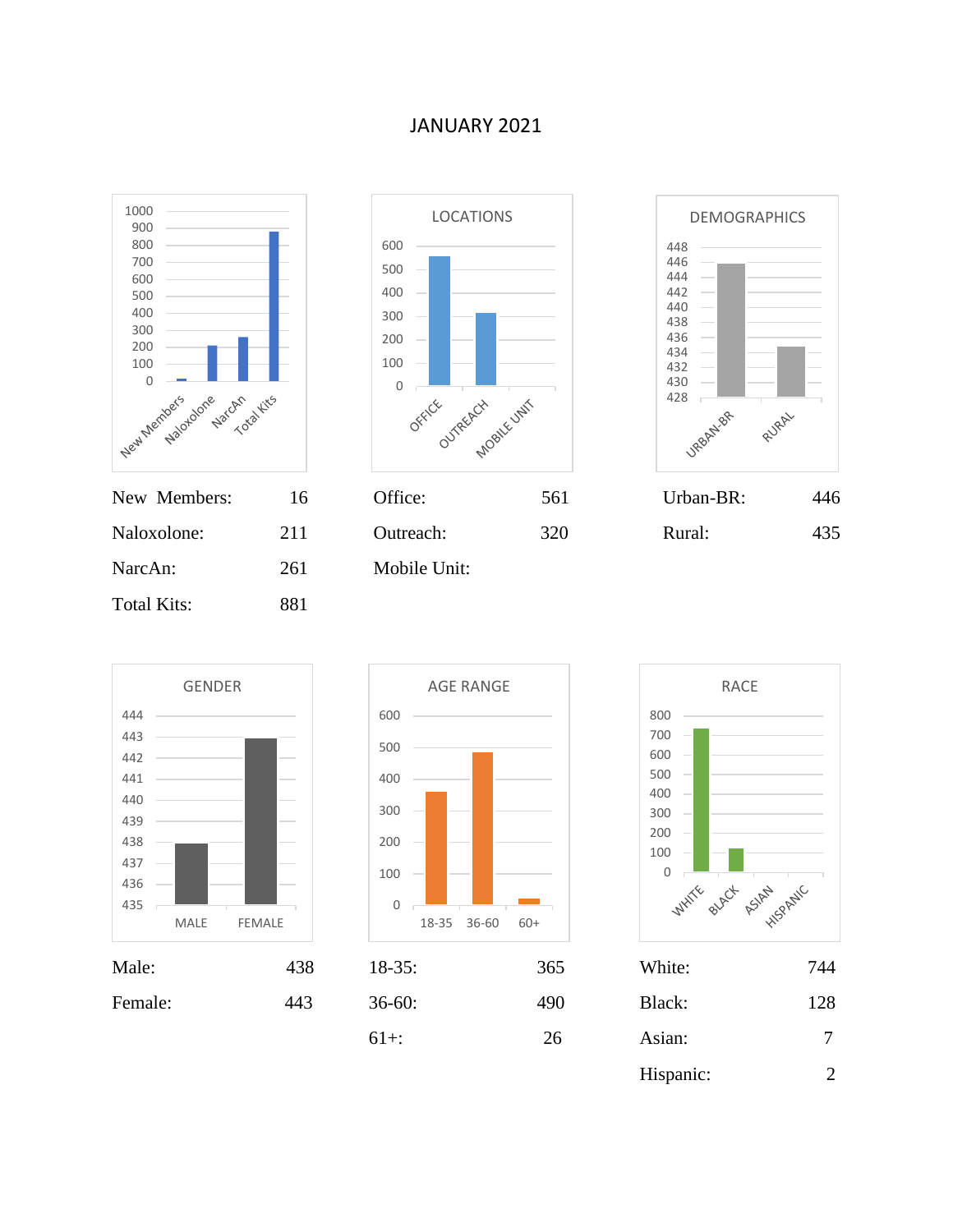## **Program Members**

- **Total | 881**
- Males | 438 Female | 443 Black | 128 White | 744 Hispanic | 7 Asian | 2 Ages 18-35 | 365 Ages 36-60 | 490 Ages 61 and Over | 26
- **Geographical Area**

Urban & Suburban | 446 Rural | 435

Baton Rouge by Zip Codes:

| 70801-   | 70802-31 | 70803-   | 70804-2  |
|----------|----------|----------|----------|
| 70805-54 | 70806-16 | 70807-16 | 70808-26 |
| 70809-53 | 70810-20 | 70811-14 | 70812-6  |
| 70813-   | 70814-21 | 70815-39 | 70816-53 |
| 70817-47 | 70818-33 | 70819-3  | 70820-10 |
| 70821-1  | 70822-   | 70826-   | 70837-   |
| 70874-   | 70891-1  |          |          |

## Breakdown by City: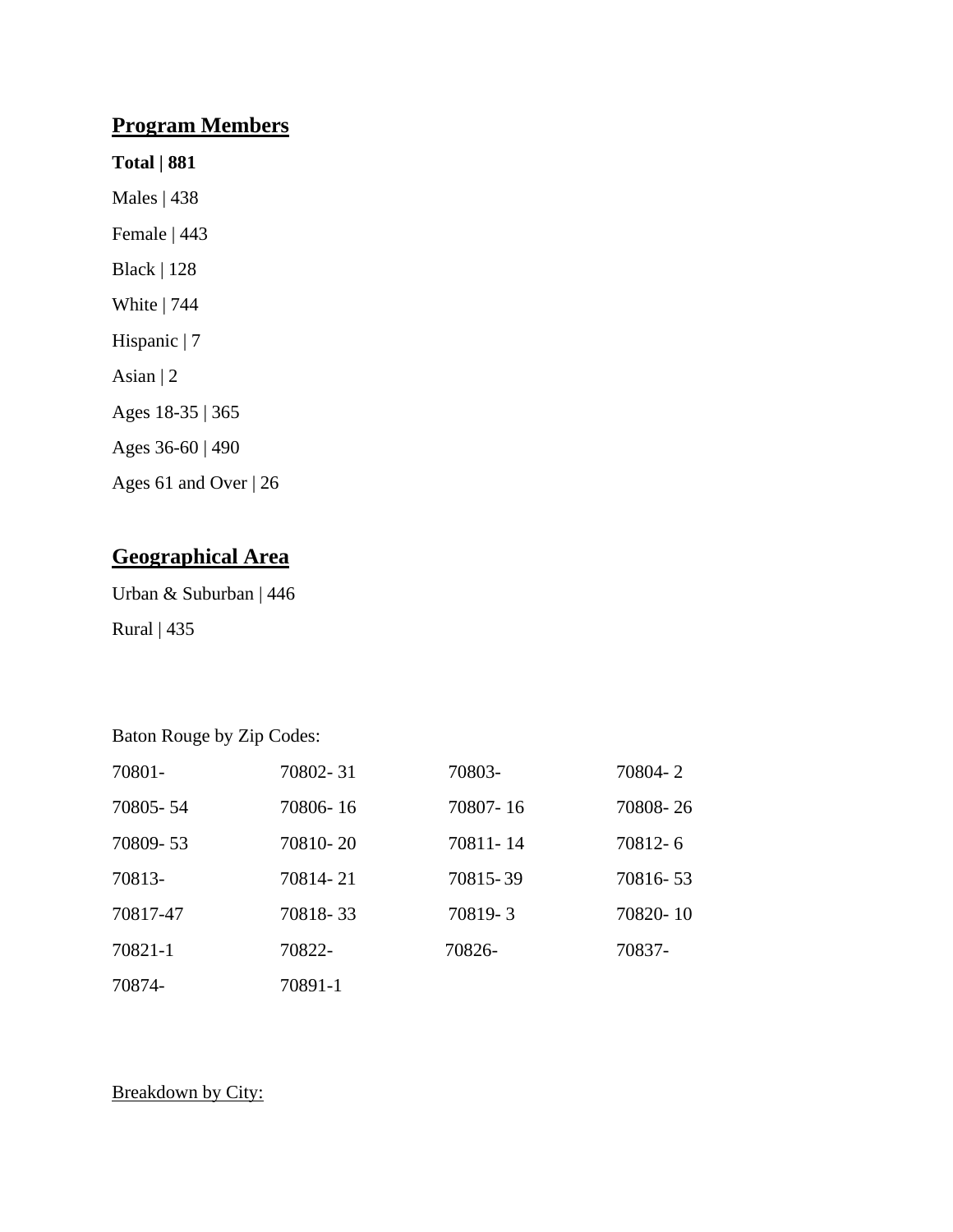| Abbeville-                          | Addis-4           | Alfords-1         | Albany-2        |
|-------------------------------------|-------------------|-------------------|-----------------|
| Aline-                              | Baker-51          | Bayou Goula-      | Baton Rouge-446 |
| Beuche-                             | Blanks-1          | Brusly-3          | Central-28      |
| Clinton-12                          | Denham Springs-81 | Erwinville-1      | Fordoche-2      |
| Geismar-1                           | Glynn-            | Gonzales-32       | Hammond-2       |
| Hester-                             | Holden-2          | Jackson-1         | Jarreau-7       |
| Kentwood-                           | Killian-3         | Lafayette-2       | Lake Charles-   |
| Livingston-9                        | Livonia-8         | Manderville-1     | Maringuoin-2    |
| Maurepas-                           | Monroe-           | New Roads-        | Norwood-1       |
| Oscar-3                             | Pine Grove-       | Plaquemine-12     | Ponchatoula-    |
| Port Allen-18                       | Prairieville-2    | Ramah-            | Rosedale-       |
| Slaughter-8                         | Sorrento-         | Springfield-4     | St Amant-8      |
| St Francesville-                    | St Gabriel-6      | St Martinsville-1 | Torbert-2       |
| Varnado-1                           | Ventress-1        | Wakefield-1       | Walker-29       |
| Watson-21                           | White Castle-     | Zachary-47        |                 |
| Illinois-                           | Michigan-         | Mississippi-      | Ohio-           |
| <b>*New Members</b>                 |                   |                   |                 |
| Total  16                           |                   |                   |                 |
| <b>Kits Distributed</b>             |                   |                   |                 |
| Office   561<br>Field   320         |                   |                   | Mobile Unit     |
| <b>Narcan Distributed</b>           |                   |                   |                 |
| Nasal   261<br>Injectable $ 211$    |                   |                   |                 |
| <b>WCK</b> (wound care kits)        |                   |                   |                 |
| 1                                   |                   |                   |                 |
| <b>Condoms Distributed in Field</b> |                   |                   |                 |
| 2190                                |                   |                   |                 |